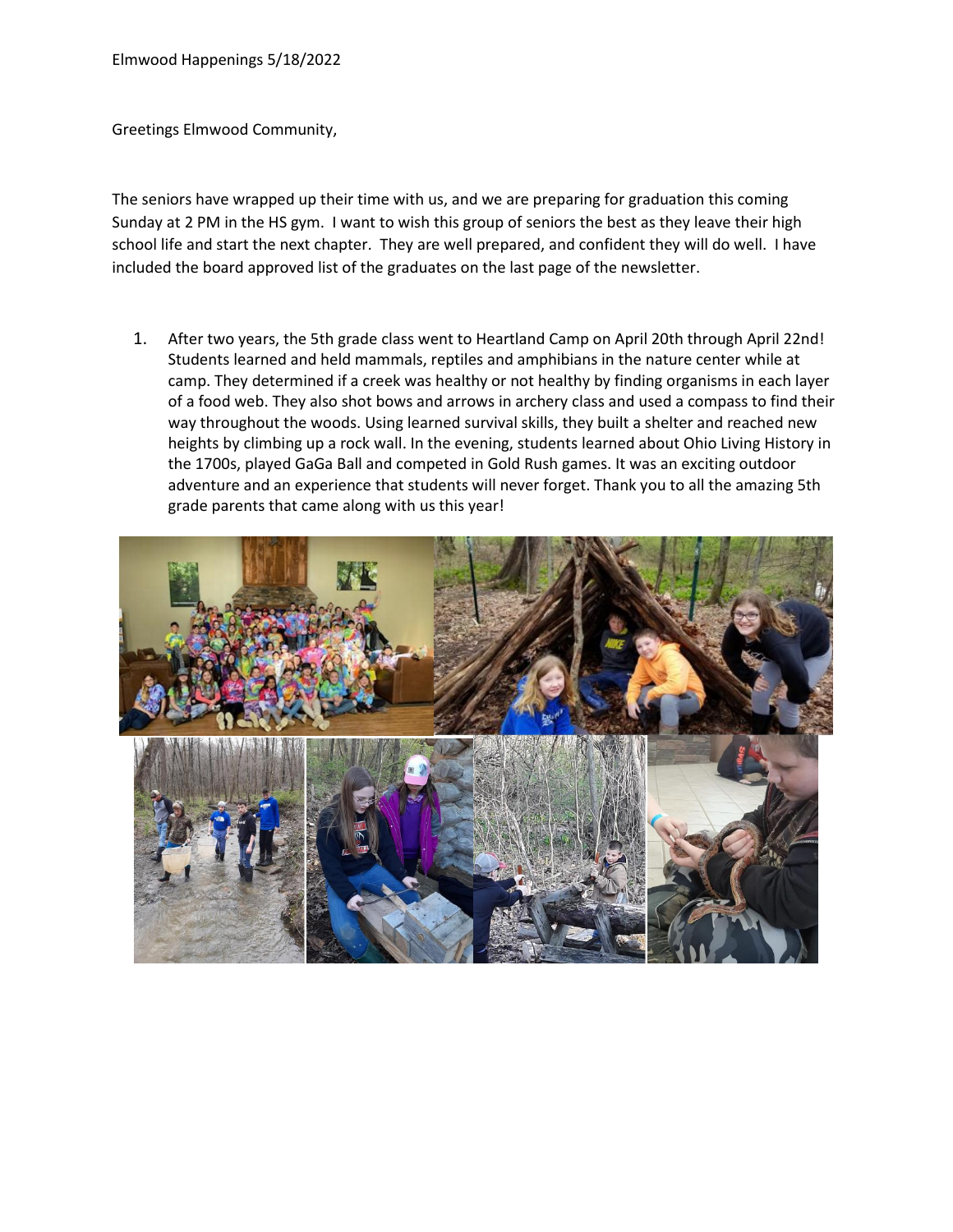

- 2. The Elmwood FFA Alumni will be kicking off the Elmwood Elementary School Supply Fundraiser! Parents, grandparents, teachers, or anyone can log into the school site and order a school supply kit for next year! The kits will ship directly to the school if they are ordered before 6/19/2022. The Elmwood FFA Alumni will then disburse the kits at First Night to those that ordered. School kits may be ordered up until 7/10/2022 for "ship to the home" option with standard shipping cost. If anyone has questions, please use this email [ElmwoodFFAAlumni@gmail.com](mailto:ElmwoodFFAAlumni@gmail.com) or call 419-575-0312. This is the FFA Alumni's very first year with this fundraiser and they appreciate any feedback and will be continuously trying to improve it to meet the needs of the teachers and students. If you see anything on social media, please help us promote it. Here is the link to order the kits: <https://www.write-stuff.com/storefront/school/ELSOH>
- 3. The following 7th graders were recognized throughout the month of April for displaying characteristics of our middle school ROAR acronym: responsibility, optimism, achievement, and respect. Each of these students also earned a Royal Way ticket to use at the middle school ROAR Store! Way to go, 7th grade!

|                        | 4/4: Achievement 4/11: Responsibility 4/18: Respect 4/25: Optimism |                     |                      |
|------------------------|--------------------------------------------------------------------|---------------------|----------------------|
| Jaden Sharrer          | Kaydence Dean                                                      | Zach Schafer        | <b>Camden Strong</b> |
| Aaron Little           | <b>Bailey Meeker</b>                                               | Noah Cord           | Lizzie Madden        |
| Chris Clark            | Audrey Schetter                                                    | <b>Eleanor Wise</b> | Madisun Webb         |
| <b>Raymond Stevens</b> | Bryson St. Clair                                                   | Kelli Carr          | Parker Joseph        |
| <b>Brody Sanchez</b>   | Alayna Beasley                                                     | Jaylynne Siek       | Owen Traxler         |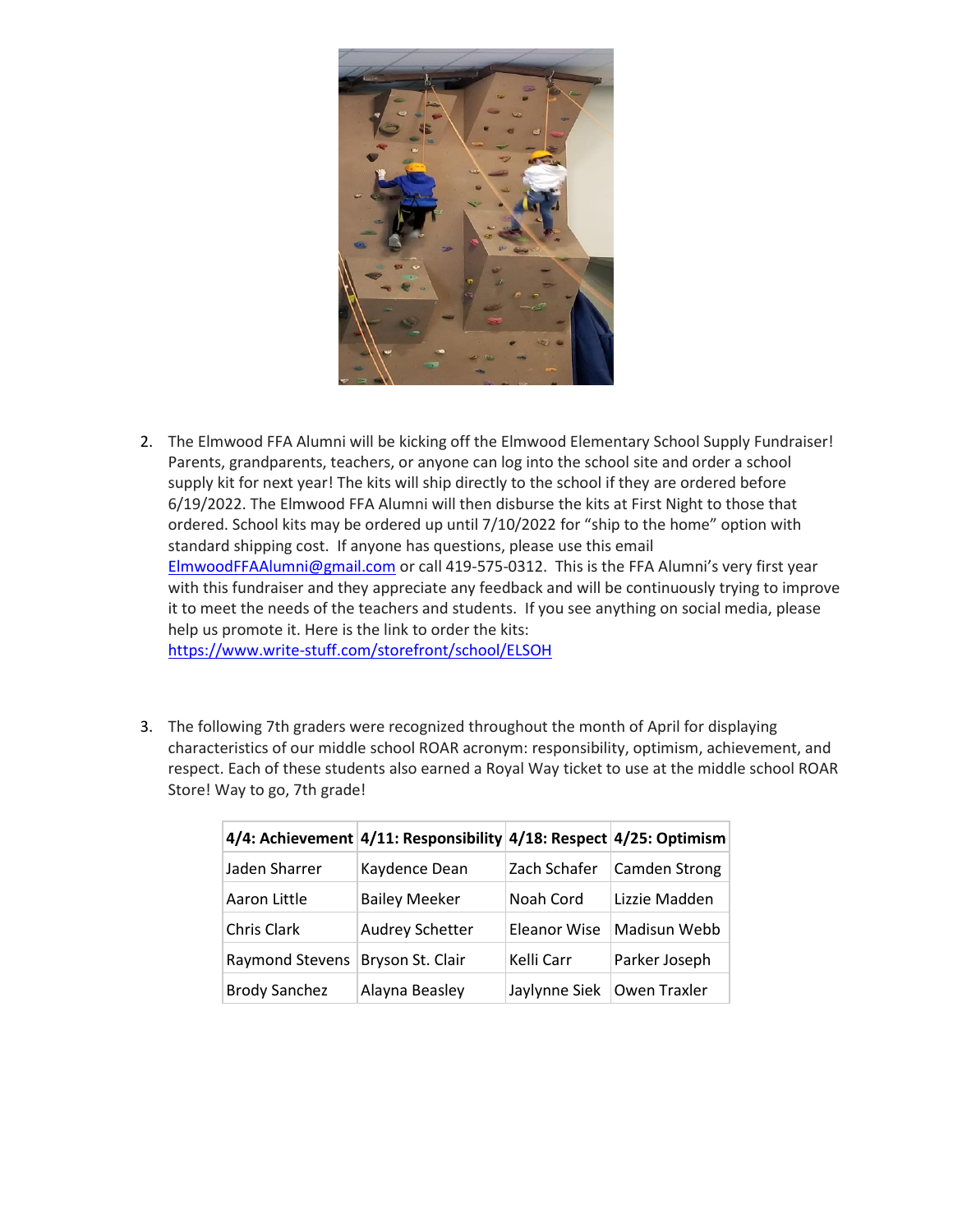

4. Imagination is one of the tools that author Jeff Orlowski uses to write stories. Our elementary students traveled through the process with author, Jeff Orlowski. *Avery Green and the Spirit of Dreams* is one the book written by Mr. Orlowski. He shared his work with our students and staff at the assembly when he visited us in person this month.



Here are a few upcoming events for students and/or family that you may want to be aware of:

- Sunday, May 22<sup>nd</sup> Graduation at 2 PM
	-
- Tuesday, May 24<sup>th</sup> Elementary Awards Day
- Wednesday, May  $25<sup>th</sup>$  Elementary Field Day
- Friday, May  $27<sup>th</sup>$  Currently scheduled last day for students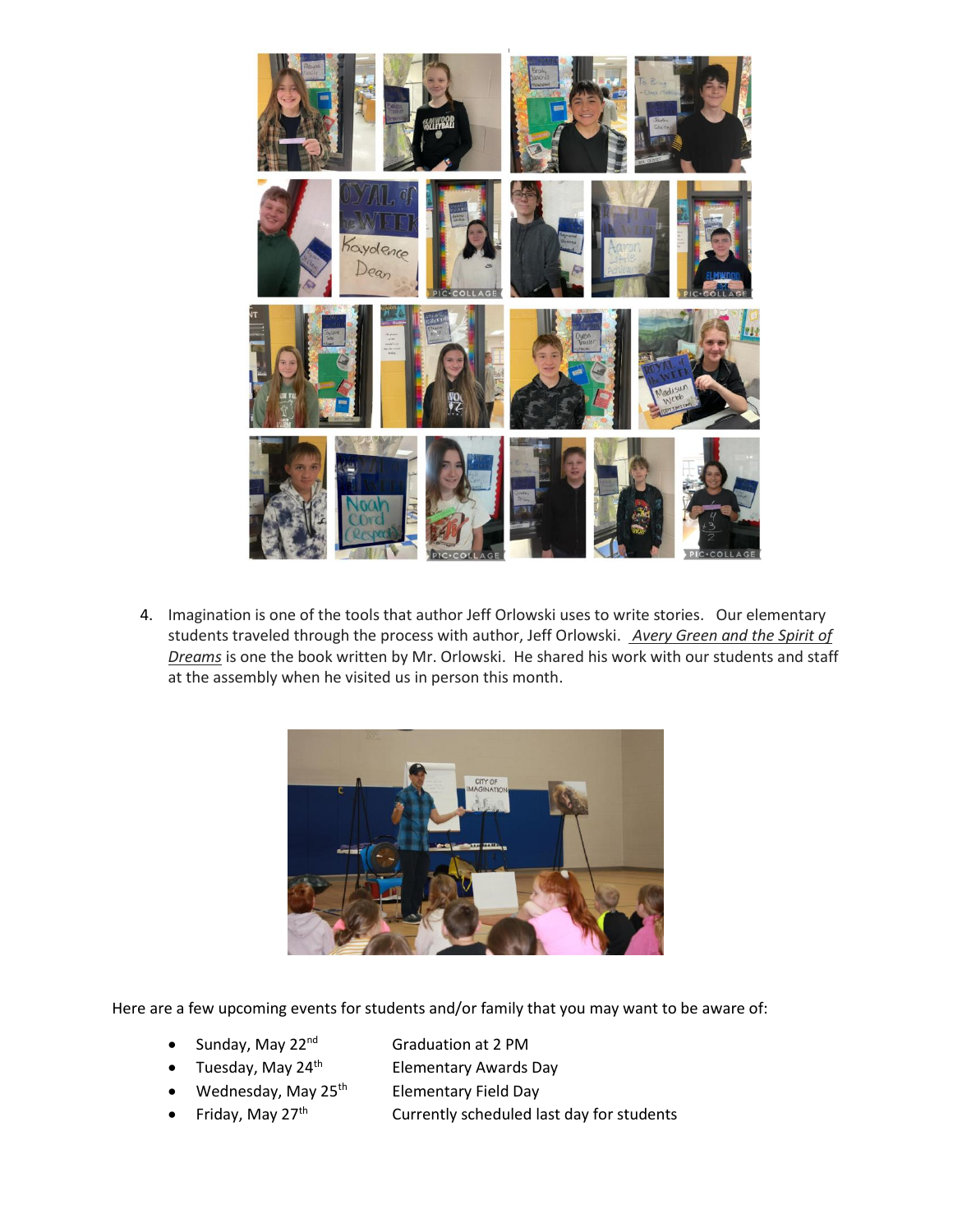"Don't cry because its over, smile because it happened"

Dr. Suess

Tony Borton, Superintendent

## Elmwood High School Class of 2022

| <b>Nathan Allen Abke</b>                        | <b>Kara Michelle Kaufman</b>             |
|-------------------------------------------------|------------------------------------------|
| <b>Anna Michelle Allison</b>                    | <b>William Dean Keiffer</b>              |
| <b>Jordyn Elizabeth Babcock</b>                 | Jordyn Taylor Kern                       |
| Aleesia Renae Baldonado                         | Riely D. Mackenzie Kern                  |
| <b>Isabella Hope Baldwin</b>                    | <b>Madison Elizabeth King</b>            |
| <b>Sutton Tyler Barlekamp</b>                   | Bert Kundrák (certificate of attendance) |
| Seth P. Barringer                               | Devan Alan Lloyd                         |
| <b>Tyler T. Baum</b>                            | <b>Gavin Mahler</b>                      |
| <b>Charlie Ryan Beard</b>                       | <b>Garrett Andrew Malone</b>             |
| <b>Brandi L. Beckford</b>                       | <b>Mackenzie Lynn Mareches</b>           |
| <b>Faith Suzanne Bee</b>                        | <b>Alaina Kay Seibert Marsh</b>          |
| <b>Ruby Elizabeth Below</b>                     | <b>Jacob Matthew Metz</b>                |
| <b>Elvira Renee Black</b>                       | <b>Johnathan Lee Mohney</b>              |
| Ava Ann Bloom                                   | <b>Mallorie Renee Munson</b>             |
| Jonathan James Allen Bodnar                     | <b>Riley Jo Olea</b>                     |
| <b>Logan Nicholas Bomer</b>                     | <b>Caleb Keith Peery</b>                 |
| <b>Madissen Nicole Boyer</b>                    | <b>Marissa Karli Plouck</b>              |
| <b>Dominick Michael Bricker</b>                 | <b>Steven Kyler Puckett</b>              |
| <b>Trey T. Brossia</b>                          | <b>Bryce Reynolds</b>                    |
| <b>Mackenzie Butler</b>                         | Solanna Victoria Maria Riddle            |
| <b>Jacob Michael Carpenter</b>                  | <b>Cody James Robinson</b>               |
| <b>Matilyn Kay Chapman</b>                      | <b>Makaylee Jade Rochawiak</b>           |
| <b>Alexis Marie Clark</b>                       | <b>Pheryn Emma-Louise Rowe</b>           |
| <b>Mason Alexander Crum</b>                     | <b>Tristen D. Schooner</b>               |
| Eike Marten Damerau (certificate of attendance) | <b>Tyler Bryan Shaffer</b>               |
| <b>Madelyn Faye Davis</b>                       | <b>Aaron Smith</b>                       |
| Kyle M. Downard                                 | Kayden M. Smith                          |
| <b>Madison Maxine Durst</b>                     | Kyle A. Smith                            |
| <b>Gunner Ray Endicott</b>                      | <b>Leael Denise Snow</b>                 |
| Eli J. Fouty                                    | <b>Riley M. Snyder</b>                   |
| <b>Casey Frank</b>                              | <b>William Lee Sorensen</b>              |
| <b>Ashton Alexandar Getzinger</b>               | <b>Trevor William St Clair</b>           |